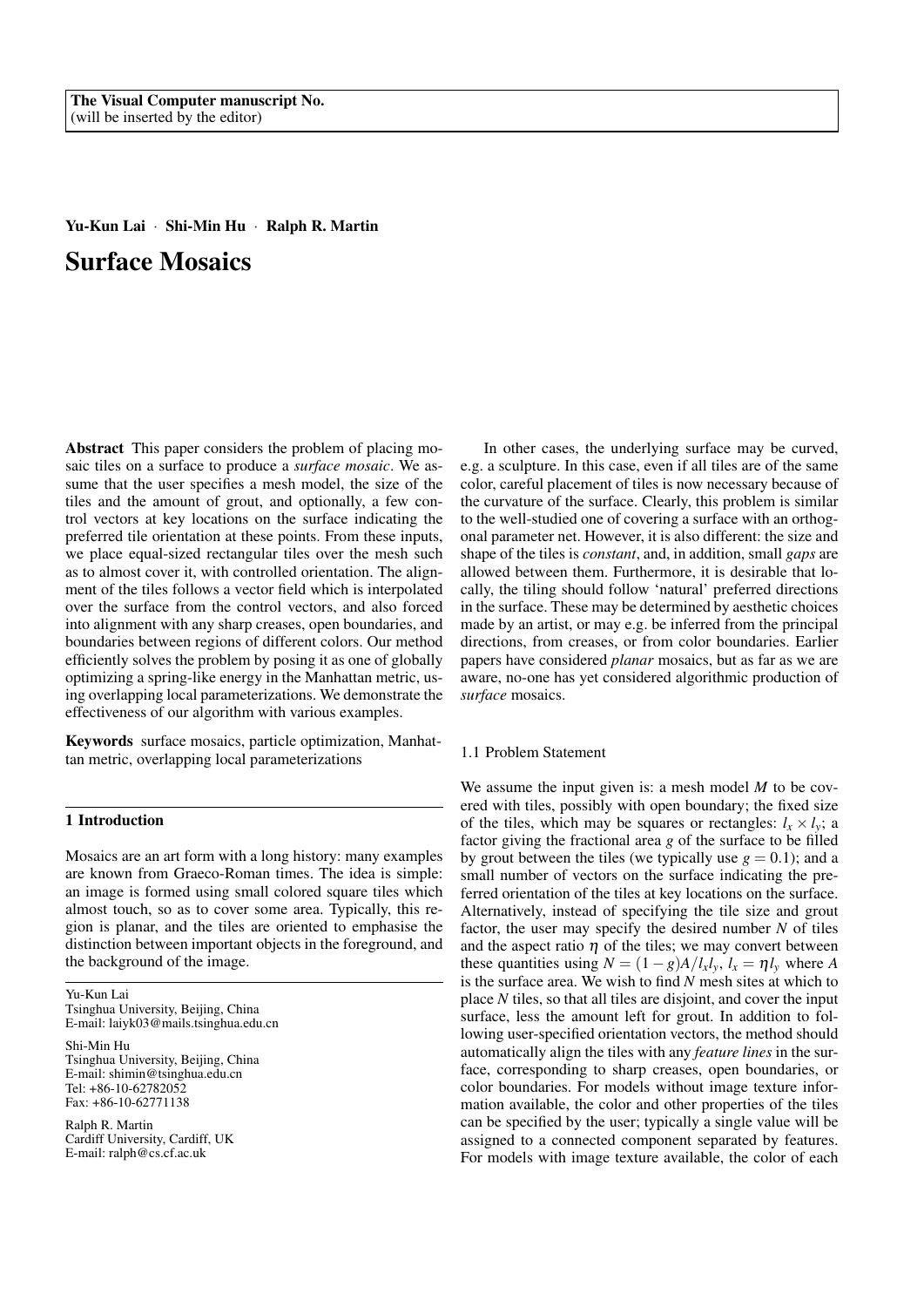

Fig. 1 Steps in surface mosaic generation: (a) control vectors and features, (b) vector field and initialization, (c) final result, (d) close-up.

tile could also be decided by averaging color values of the part of the surface covered by the tile, producing richer results.

The given geometric problem cannot be solved by simply computing a parameterization and putting one fixed-size tile at each location of a regular parametric grid, because, for objects of arbitrary genus, equiareal orthogonal (i.e. isometric) global parameterizations do not in general exist. We solve the problem by posing it as a global optimization problem based on a spring-like energy in the Manhattan metric. Using the Manhattan metric naturally tends to give tile centers on a rectangular grid, as desired—using a Euclidean metric would lead to a hexagonal grid instead, and would be suitable for placing hexagonal tiles. However, we prefer square (or rectangular) tiles because (i) square tiles are more aesthetically pleasing, and (ii) are usually used in traditional mosaics; furthermore (iii) square tiles can be placed naturally with edges aligned along sharp curves or other boundaries, and hence can better draw attention to features and global geometric shapes.

To efficiently compute distances in the Manhattan metric, which needs to be done frequently, we use overlapping local parameterizations and local charts. This simplifies the distance computation and provides significantly improved performance and robustness compared to simply tracing over the mesh.

Related work is discussed in Section 2. Section 3 outlines our algorithm. The optimization method used for tile placement, and handling of singularities and feature lines, are discussed in Sections 4 and 5. Experimental results are presented in Section 6 and conclusions are given in Section 7.

# 2 Related Work

Various earlier work has considered production of mosaics for computer graphics; in some cases the definition of a mosaic is more general than the one we gave earlier. Kaplan [9] solves a particular kind of mosaicing problem called *Escherization*, in which a perfect tiling of the plane is achieved using repeating shapes with complicated boundaries. Given some input image, of say a head, it is distorted somewhat to produce the nearest such shape which can tile the plane. Other work, however [5,8], uses equal-sized tiles, with appropriate orientation, to emphasise feature edges in some input image, with the aim of producing similar results to real planar mosaics; they can also generalise the shape of the tiles.

Photomosaicing [6,15] is another related technique. It forms a target image using many small image tiles taken from a library. However, the tiles are always placed in a regular way, with fixed orientation. Kim [10] extends this idea to placement of image tiles to fill a region of arbitrary shape; for good results, however, small deformations of the tiles are necessary. Klein [11] extends photomosaics to videos. An input video is decomposed into a collection of small video tiles taken from a library; efficient retrieval of optimized video samples from the library is of most importance in this problem.

Work with more similar aims to ours concerns featurealigned quad-dominated remeshing. Alliez [1] shows how to remesh a mesh model using quads locally aligned with the principal directions on the surface. Marinov [12] improves the approach by working directly on the 3D surface, so that models of arbitrary topology can be handled. The periodic global parameterization proposed in [14] can be used to generate a quad-dominated remeshing aligned with a specified vector field (e.g. the principal directions). By using a global parameterization, this approach can produce a more even placement of quads than greedy tracing approaches. Other parameterization methods [7], and methods for texture synthesis on surfaces [18,19] are also relevant.

Clearly, the requirement to tile a mesh model rather than a planar region leads to a different problem than is addressed by work on planar mosaics. Furthermore, none of the surface processing ideas above can be directly used to cover a surface with rectangles of a fixed size, with global optimisation of distribution of grout.

## 3 Algorithm Overview

The key problem in mosaicing is positioning of the tiles. For decorative mosaics, Hausner [8] uses a *centroidal Voronoi diagram* and the *Manhattan metric* to solve this problem.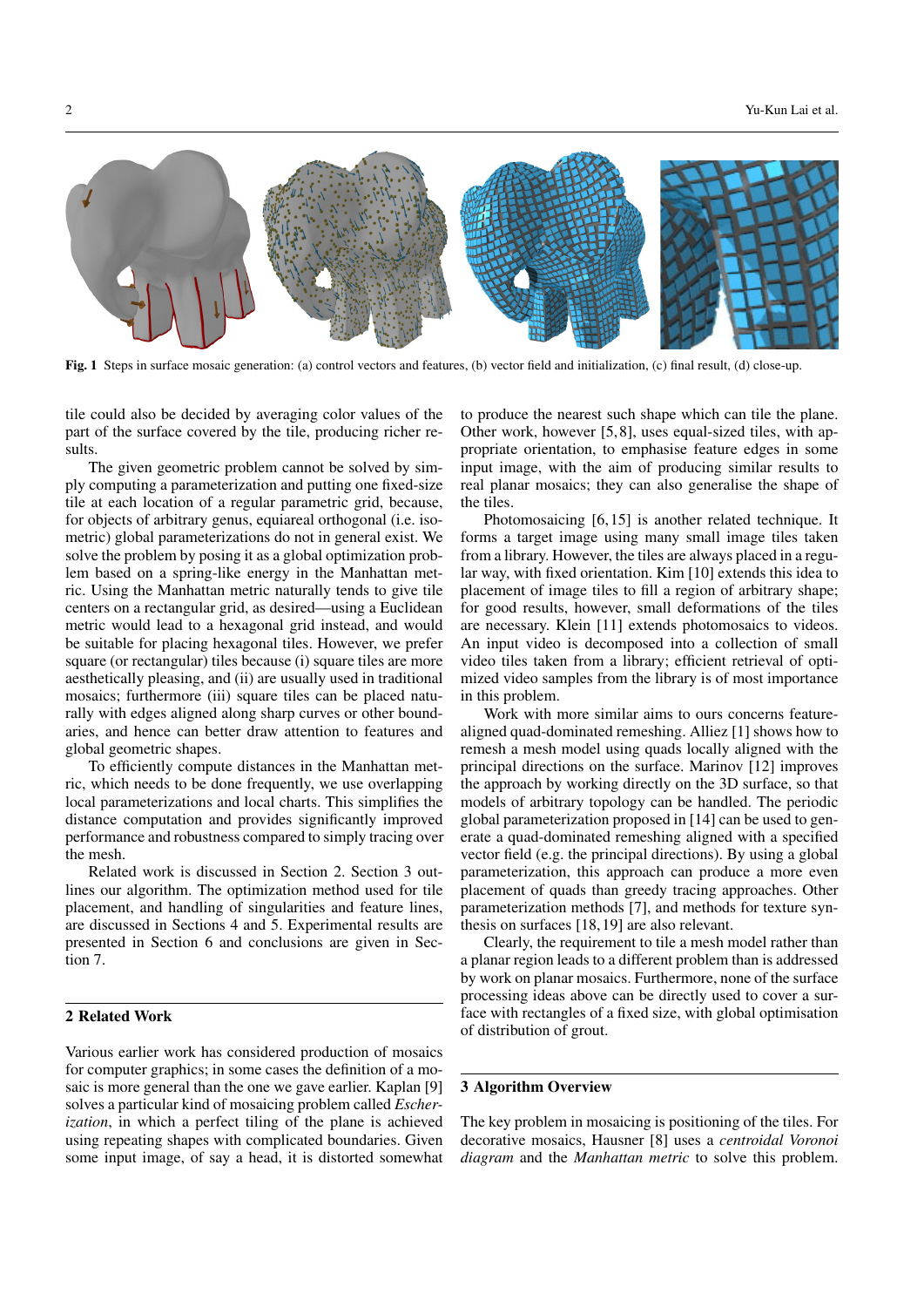However, this approach cannot easily be extended to mesh models of arbitrary topology, because general mesh models are not homeomorphic to a disk and so a 2-dimensional Voronoi diagram is generally not applicable. Instead, we base our approach on a particle optimization method proposed in [20], adapted to use the Manhattan metric. We use the particles to represent the tile centers. This considers nonoriented particles attached to underlying implicit surfaces, which leads to simple constraints. Oriented particles have also previously been used in [17], as a tool for surface modeling. This method can be adapted to mesh models, by projected gradient descent optimization of the energy functional; we must take into account the different metric. The optimization method spreads the particles evenly across the surface with respect to the Manhattan metric by means of repulsive forces between them.

The main steps of our algorithm are (see Fig. 1) vector field generation, initial tile placement, and tile placement optimization, as outlined next.

## 3.1 Vector field generation

A vector field is used to guide the local orientation of tiles. Thus, at each position of the mesh, we determine a local coordinate frame comprising the surface normal plus two orthogonal tangent directions in the surface. One way of doing this (except for planar and spherical regions) would be to use the principal directions plus the surface normal; for methods for estimating these, see [4,21]. Using this approach in practice generally requires a prior smoothing operation [1,12, 14], to reduce the number of umbilics (singularities) where the orthogonal net nature of the vector field breaks down. Local frames based on principal directions have the desirable property that they are naturally orthogonal to feature lines such as sharp edges or lines of symmetry.

However, both to provide user control, and to avoid having too many singularities, we propose as an alternative to allow the user to specify the vector field at various key points of the surface, which we then interpolate to provide a vector field over the whole surface, as in [18]. This is done by initially setting the vector field at all unspecified points to zero, and then iteratively updating the vector field at each point until convergence. The update is determined as a weighted difference between the current vector field at each point, and a weighted sum of the vector fields at its 1-ring neighbors. Thus, the updated value is given by

$$
\mathbf{X}'_0 = \mathbf{X}_0 + t \sum_{i=1}^k W_i (\hat{\mathbf{X}}_i - \mathbf{X}_0), \tag{1}
$$

where  $X_0$  is the vector field at some point being considered, and  $\hat{\mathbf{X}}_i$  are the values of the vector field in its 1-ring neighborhood, projected onto the tangent plane at the given point to ensure the updated vector field lies in the tangent plane. *W<sup>i</sup>* is a weight, proportional to the reciprocal of the edge length and normalized to have sum one, so that vertices closer to the

vertex being considered have larger weights. *t* is a step-size control; relatively small *t* is used to provide stable convergence, and it is set to 0.1 in all our experiments. A second vector field orthogonal to the first can be determined locally by taking the cross-product of the first vector field and the surface normal.

#### 3.2 Initial distribution of tiles

We use an iterative global optimization method to find the final positions of tiles. Good initial tile placement is important, both to achieve results of high quality, and for efficiency. Ideally, each tile should occupy an identical area on the surface, so we use error diffusion initialization [2] to evenly distribute the *N* starting positions over the surface. Each triangle is assigned a real number indicating its allocated initial number of tiles according to its area. The tiles are added in a region-growing process: when considering a triangle, an integer number of tiles closest to the real number is placed inside the triangle, at random locations. The difference between the integer used and the real number desired (either positive or negative) represents an error which is diffused to its neighbors. Thus, each sufficiently large neighborhood contains a number of tiles proportional to its area.

## 3.3 Tile optimization

After initialization, the positions of the tiles are optimized using a spring-like energy defined in terms of the Manhattan metric. Details are given in Section 4 and special cases are considered in Section 5. After optimization, a tile of the desired size is placed at each position; its orientation is computed by averaging the vector field in its neighborhood. (Using such an average, rather than the vector field at the position itself, tends to give better results overall at locations where the vector field is changing rapidly.)

The next two Sections, together with the problem statement, contain the main new ideas in the paper.

## 4 Tile Position Optimization

We now discuss the optimization framework, and the key issue of how the necessary Manhattan distances within it are efficiently computed.

#### 4.1 Optimization framework

The basic framework used is similar to that in [20], and is based on energy minimization. The energy leads to a repulsive force between tiles, which in equilibrium gives the final positions of the tiles. The energy between any two tiles *T<sup>i</sup>* and  $T_j$  is defined as

$$
E_{ij} = \exp(-d(T_i, T_j)^2 / 2\sigma^2),\tag{2}
$$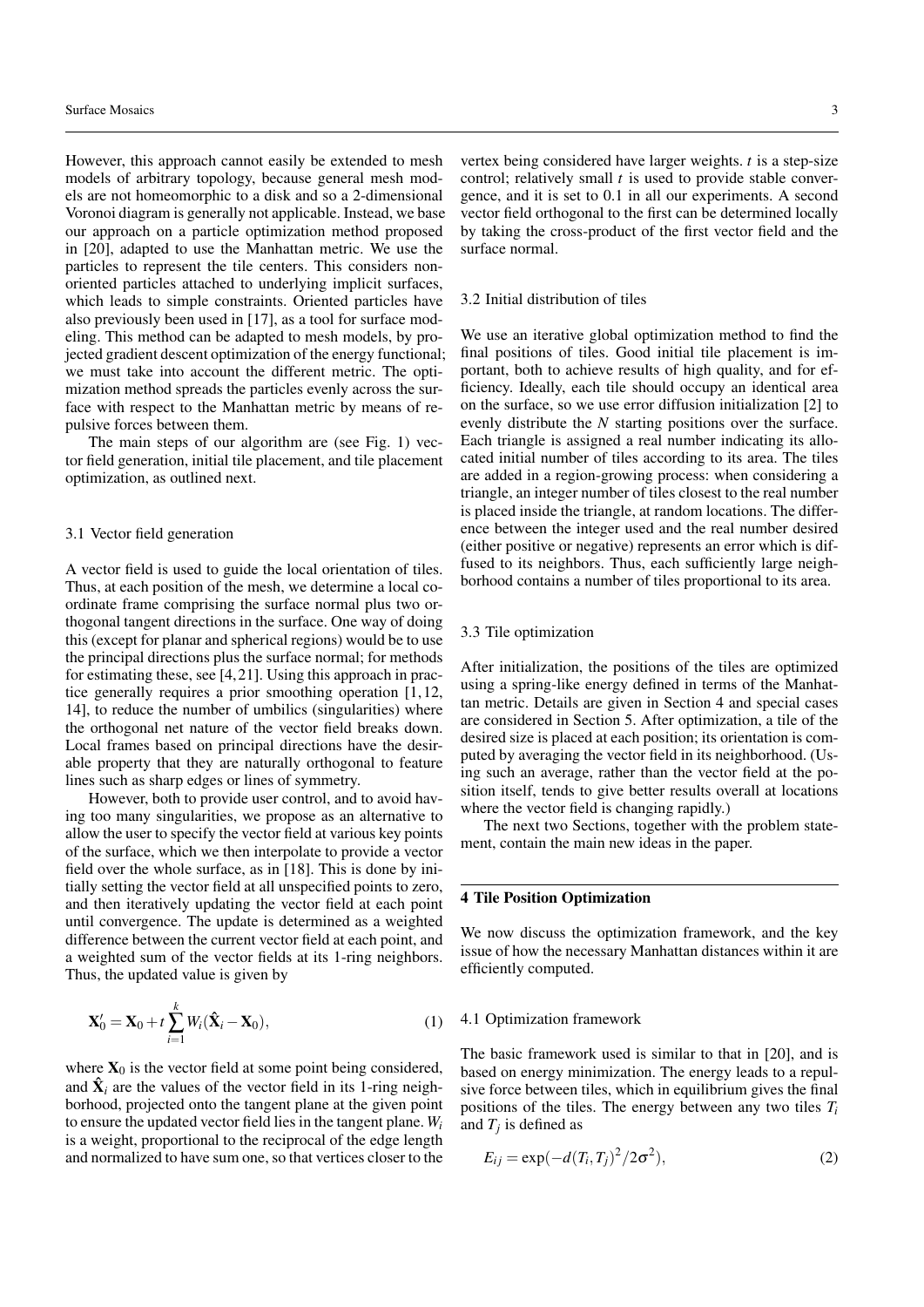where  $d(T_i, T_j)$  measures the *Manhattan distance* between the centers of the tiles (as explained later), and  $\sigma$  is the *interaction radius* that controls the range of the repulsive force. Because Manhattan distances are generally larger than corresponding Euclidean distances,  $\sigma$  also needs to be larger; in practice we set  $\sigma = 0.9\sqrt{A/N}$ , where *A* is the surface area and *N* is the desired number of tiles. Note that the interaction radius  $\sigma$  only controls the the fall off of potential energy, and hence interactive forces, with increasing distance, and does not affect the final inter-tile distances in equilibrium.

The energy for a single tile  $T_i$  is the sum of the interaction energies with its neighbours:  $E_i = \sum_{j=1}^n E_{ij}$ . In principle, the negative gradient of this energy produces the repulsive force. However, the energy *E* is defined in terms of the Manhattan distance, and is only defined on the surface, and not in the embedding space, and thus ∇*E* itself must be computed by restricting it to the tangent plane. The computation is quite involved and does not have a simple closed-form solution. Thus, following [20], we define a suitable force on the *i th* tile based on Euclidean distance, by analogy with spring-like forces:

$$
\mathbf{F}_i = \sum_{j=1}^N (\mathbf{p}_i - \mathbf{p}_j) E_{ij}, \tag{3}
$$

where  $\mathbf{p}_i$  is the position of tile  $i$ ; this approach is found to work well in practice.

Note that the sum above should be taken over all tile positions, in principle, but our energy function is designed to have almost local support, so in practice it is sufficient to consider the *k*-nearest neighbors of tile *i*. Typically we use  $k = 20$  in our implementation. The required nearest neighbor queries can be accelerated using an approximate nearest neighbor algorithm [13].

Optimization is carried out using projected gradient descent. At each step, the new position  $\mathbf{p}'_i$  for each tile is found by updating  $\mathbf{p}_i$  using  $\mathbf{p}'_i = \mathbf{p}_i + t\mathbf{F}_i$ , and then projecting back the resulting position onto the mesh; *t* controls step size and is usually set to 1.

To prevent the optimization process becoming stuck in some local minimum, *teleportation* of tiles may be used. This can be done by waiting until optimisation has proceeded far enough, and then periodically checking for 'large' holes (i.e. of at least one tile size). Suppose a number *h* exist. We then also determine the *h* closest pairs of tiles, and fill each hole with one tile from one of the pairs. Going further, if the exact number of tiles does not need to be preserved, direct insertion of extra tiles into holes is also possible, reducing the amount of grout. Using these techniques usually slightly improves the results for most examples.

#### 4.2 Computation of Manhattan distance

#### *4.2.1 Defining Manhattan distance*

Using the Euclidean distance for  $d(i, j)$  tends to produce hexagonally distributed tile centers, corresponding to a dens-



Fig. 2 Points with equal Manhattan distance

est circle packing in the Euclidean metric; this is unsuitable for placing rectangular tiles which should be placed on something similar, locally, to a rectangular grid. To achieve this, we use the *Manhattan distance* instead. In the plane, the Manhattan distance between points  $P_1$  at  $(x_1, y_1)$  and *P*<sub>2</sub> at  $(x_2, y_2)$  is defined as  $|x_1 - x_2| + |y_1 - y_2|$ , i.e. the distance 'across' plus the distance 'up'. On a mesh, we may also measure distances in the two preferred directions determined by the interpolated vector field. However, there is a small complication—unlike the planar case, summing distances in a curved surface 'across' then 'up' generally gives a different result to going 'up' then 'across'. We simply take the minimum of these two possibilities.

In a grid, using the Manhattan metric, each point (e.g. the red one in Fig. 2) has 8 equidistant nearest neighbors (the blue ones), and simply placing tiles at such points would lead to a grid rotated by 45° from the desired orientation. Thus, we use preferred directions at 45◦ to the local vector field orientation. If the user wishes to have non-square tiles of aspect ratio  $\eta$ , we further compensate by multiplying distances in the two directions given by the local vector field by tances in the two  $1/\sqrt{\eta}$  and  $\sqrt{\eta}$ .

#### *4.2.2 Computing Manhattan distance*

To compute Manhattan distance, we need to measure distances in the surface in preferred directions relative to the local vector field. Tracing the vector field, as done in some remeshing work, is neither efficient nor robust. Instead, we use overlapping local parameterizations as a basis for measuring distances. An approach similar to that in [16] is used to maintain a set of local parameterizations. When we need to compute the distance between two points, we consider the currently available local parameterizations to see if one exists which covers both points. If so, we simply use it, otherwise, a new local parameterization is built and stored for later reuse. For our specific problem, we use extra constraints when building charts (to help us parameterize them), and a new parameterization method; these are detailed in the next Section.

Finally, we compute the Manhattan distance using the parameterization to measure distances. For efficiency, we approximate the parameterization by a piecewise linear mapping across each triangle. Given two points, and a chart with parameterization  $S(u, v)$  that covers both of these points, the distances along a preferred direction on the surface can be calculated by integrating the norm of the appropriate directional derivative in the parameter domain. For point pairs that appear in more than one chart, we use the smallest distance in any chart, which amounts to choosing the shortest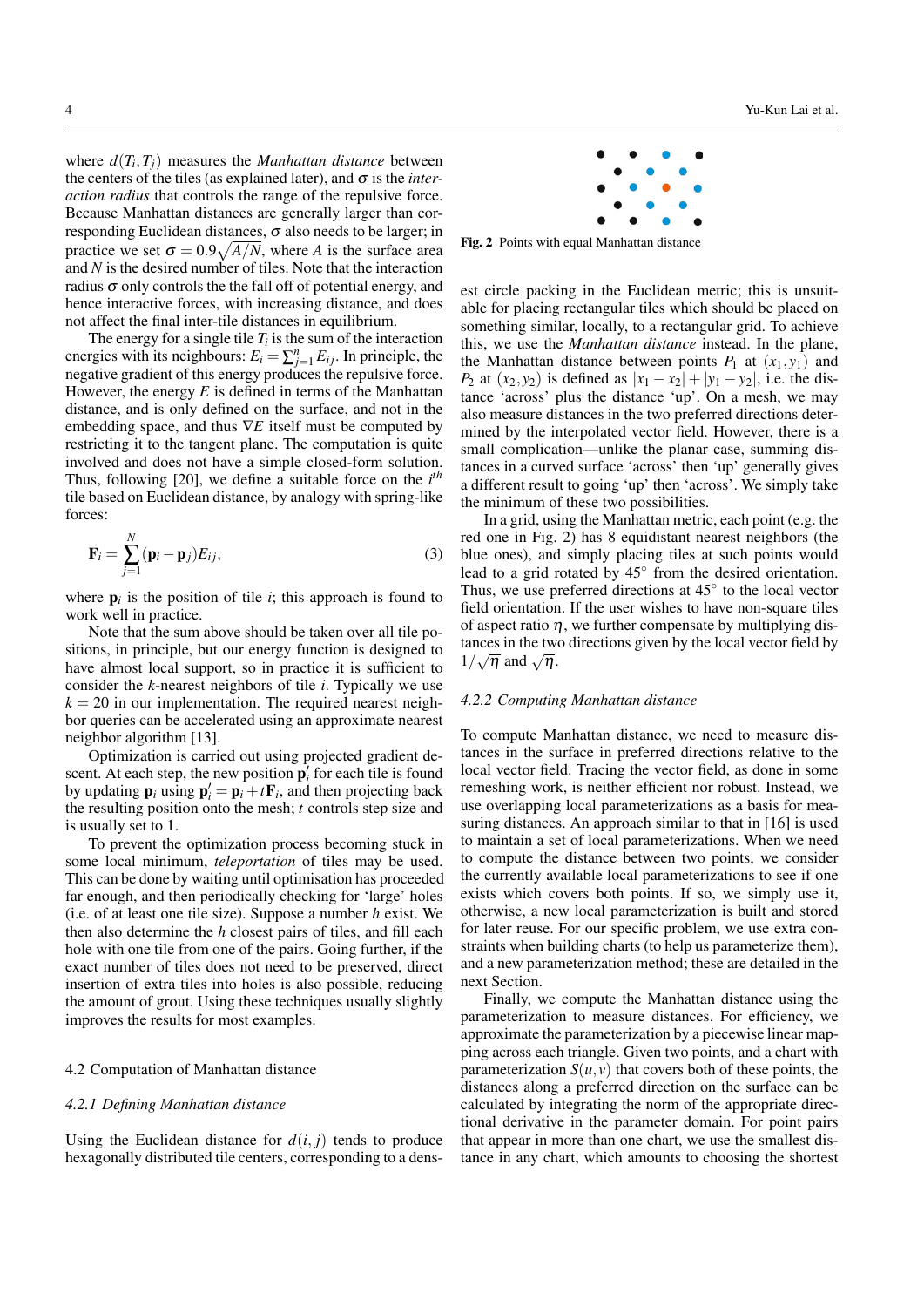path if more than one exists. We efficiently keep track of which points are in which charts by simply using flags to indicate whether a face belongs to a specific chart; such information is recorded when the chart is constructed.

## 4.3 Charts and Parameterization

## *4.3.1 Adding a chart*

When a new local chart is constructed for parameterization. we start at one of the two points between which we wish to measure the distance, and grow a region in breadth-first manner, until either the region gets too large (forces become negligible for points far apart from each other—in practice, the size can be set to say  $5\sigma$ , as the energy between two such tiles is  $< 4 \times 10^{-6}$ ) or until the accumulated change in vector field is above a certain threshold (this is to ensure that the chart can be reliably parameterized in a planar domain while following the specified vector fields). The latter criterion is defined as follows: the vector field at the center of each face can be computed by averaging the vector field at its constituent vertices. During region growth, the change in vector field direction between two adjacent triangles can be computed by isometrically mapping these two triangles (along with corresponding directions) onto a planar domain (by unfolding along the edge between the two triangles), and measuring the absolute angular differences between these two mapped vectors. The accumulated vector field change is found by accumulating such values along a path in the dual graph of the mesh. The growth of a chart is stopped if they exceed a threshold independent of mesh curvatures;  $\pi/2$  is used in our experiments to make sure that such a mapping is possible.

#### *4.3.2 Local parameterization*

We need a parameterization method which specifically finds a parameterization of the surface  $S = S(u, v)$  aligned with the vector field, allowing us to measure Manhattan distances by making a corresponding measurement in the planar parameter domain. It is sufficient to make sure the reconstructed vector field follows the prescribed directions. However, the vectors ∇*u* and ∇*v* cannot be expressed linearly in terms of the parameter values at the vertices. To make the computation easier and more efficient, we use a similar approach to the one in [14]. We formulate the problem in terms of minimizing the following functional over the mesh:

$$
F = \int_{S} \left( ||\nabla u - \mathbf{X}||^2 + ||\nabla v - \mathbf{Y}||^2 \right) dS,
$$
 (4)

where  $X$  is the vector field, and  $Y$  is an orthogonal vector field on the surface. However, we adapt this approach to finding a *local* parameterization by solving the following discretized functional

$$
F^* = \sum_T F_T = \sum_T (||\nabla u - \mathbf{X}_T||^2 + ||\nabla v - \mathbf{Y}_T||^2) A_T, \quad (5)
$$

where *T* denotes summing over triangles, and values averaged over triangles, within a given chart.

Each local parameterization has low distortion and can be efficiently computed by solving a sparse linear system, having chosen some arbitrary vertex as the parameter origin.

## 5 Singularities and feature lines

Minor modifications to the above algorithm are needed to handle *singularities* in the vector field and *feature lines*. The latter comprise any of: open boundaries of the surface, sharp creases in the surface, and boundaries between differently colored regions of the surface; all are handled in the same manner, as they can be characterized by some curve in the surface. Creases can be extracted using automatic or semiautomatic methods [3], or they may be manually marked by the user; the same is true for segmentation to find boundaries of colored regions.

#### 5.1 Handling singularities

Singularities are where the direction of the vector field is not well-defined. Singularities interior to a triangle, or on an edge, can be *detected* by interpolating the vector field from its values at each vertex of the mesh [1].

To *handle* a singularity, we place a *virtual* tile at the location of each singularity; it does not move in later optimization, nor do we place a tile at this location in the final tiling. Furthermore, we compute the force it exerts on nearby tiles using the *Euclidean* metric, rather than the Manhattan metric, which gives a more natural radial distribution of tiles in its neighborhood.

## 5.2 Handling feature lines

Firstly, we require tiles adjacent to each feature line to be aligned with it, so we additionally constrain the vector field to be parallel or perpendicular to each feature line.

Secondly, tiles adjacent to each feature line should be placed so that their centers are *half* their width from the feature line, allowing for grout. Thus, during optimization, we apply an additional force to all points within a region of influence adjacent to each feature line, of width 3 times the tile size. This force corresponds to *twice* the *Euclidean* distance between the point and the feature line, resulting in tiles being placed half the normal grout width from the feature line.

## 6 Experimental Results

We now present various results produced using our method. As discussed earlier, rectangular tiles can be handled as well as square tiles. However, as square tiles are used in most real mosaics, we prefer to use them in most of our examples. See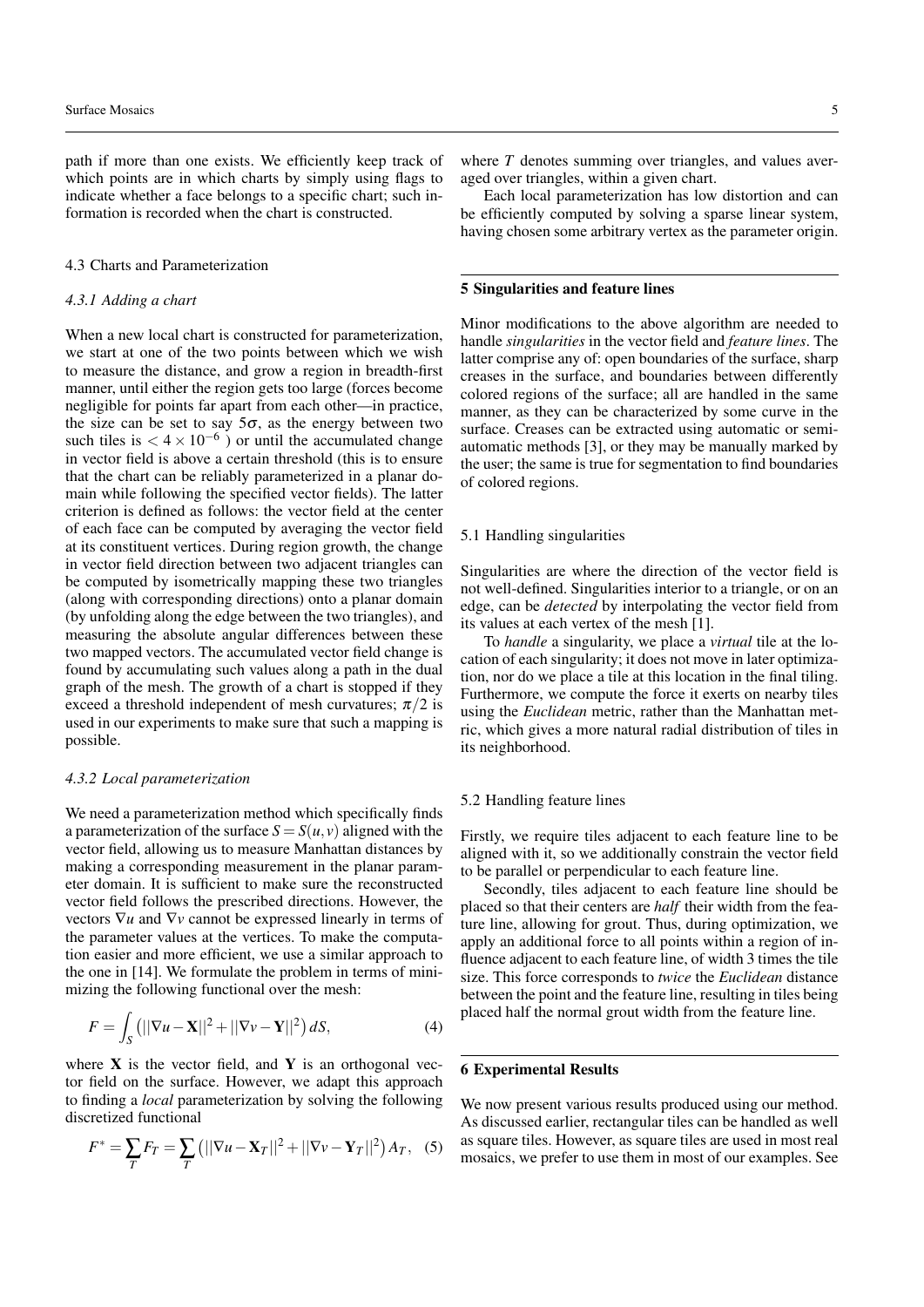

Fig. 3 Top left to bottom right: knot, horse, fish, and cube examples

Fig. 3, which shows: a knot tiled with rectangular tiles, a horse tiled with square tiles, a colored fish with feature lines along the boundaries of colored regions, and a cube with feature lines along sharp edges and boundaries of colored regions. The user control in these experiments included a few user specified vectors to guide the orientation of tiles for the knot and horse models, and the specification of whether the vector field is orthogonal or parallel to each boundary or feature loop in the fish and cube examples. Such user control is necessary to give the basic desired orientation of tiles over the model.

Generally good results are obtained, as can be seen. The knot example shows that our approach works well with rectangular tiles; one potential use is to tile a surface in a way which clearly distinguishes the different principal directions. On the horse example, the tiling works well, except that it is rather ragged around the ears. However, it is fairly obvious that *no* method can produce an entirely satisfactory result for any region small compared to the tile size, especially if having complex shape or boundaries. For the fish and cube examples, the original models had several regions each of a

different color; the cube also has sharp edges. Feature lines were extracted using simple color segmentation, and by detecting geometric features. User control was then used to specify whether the vector field was parallel or orthogonal to each feature edge in turn. No additional control vectors were specified for these examples—in such cases they are generally not needed, although they can be used if desired. The cube example shows how the approach copes with a combination of colored regions and geometric features. Note that it shows how our method produces an ideal result on a simple regular face.

Fig. 4 shows the result of tiling a model of genus 2. The left figure shows the initial tile positions computed by error diffusion [2]. Although an even distribution is obtained on a large scale, the positions of each tile within a particular triangle are chosen at random; also, no vector fields are considered. Tiles placed in this way include many overlaps and hence gaps, as shown. The result after optimization demonstrates that our method can cope well with higher genus models; note that such models usually have more singularities.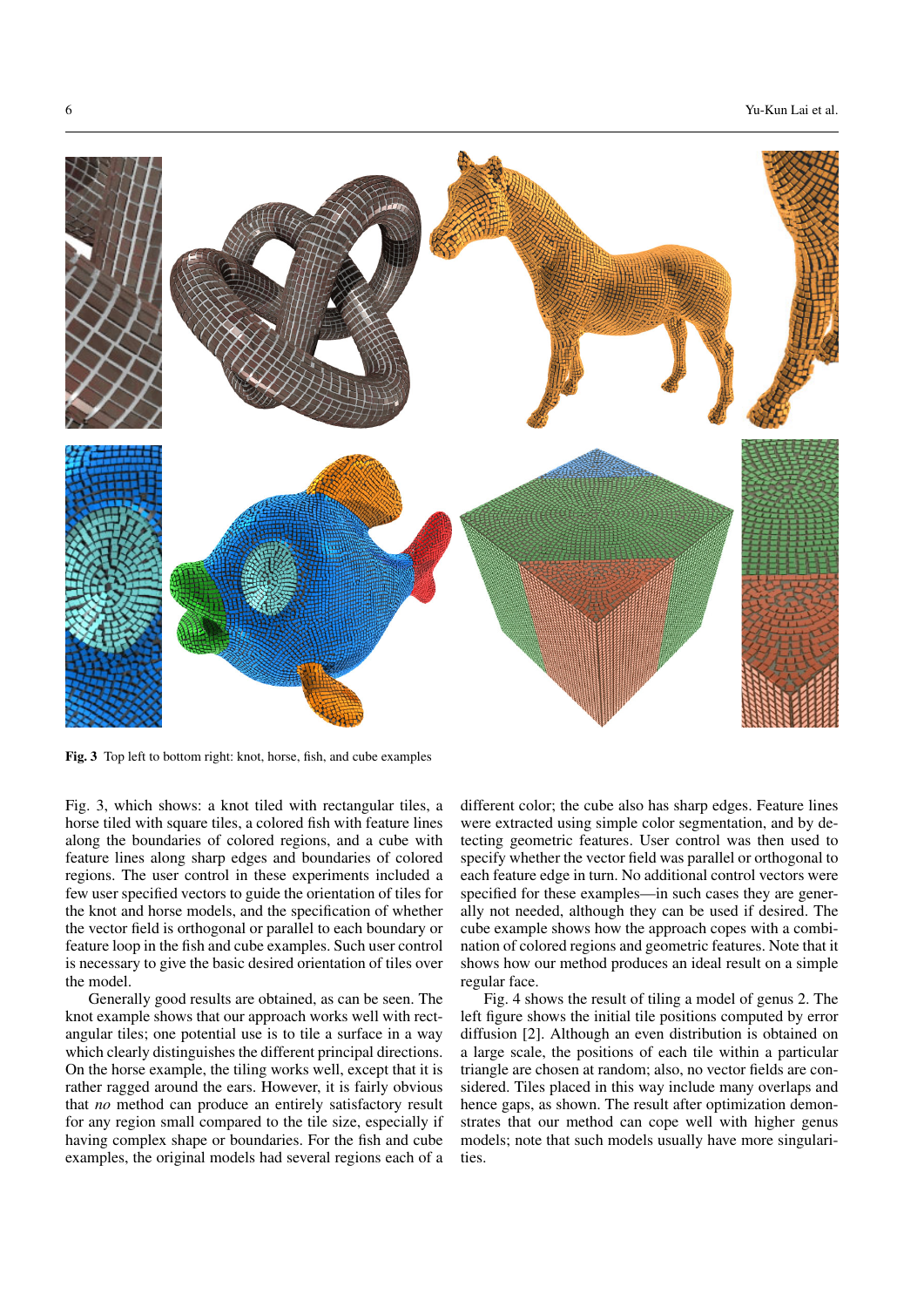

Fig. 4 Mosaic tiling on genus-2 'eight' model. Left: initial placement of 3,000 tiles. Right: final positions of these tiles.

These examples took from 2 to 10 minutes to compute, using a Pentium IV 2.4GHz CPU, given meshes containing 50,000 triangles and placing about 10,000 tiles.

While we may treat each example as a *global* problem, on the other hand, it is natural to consider the tiling of regions separated by feature curves as independent tiling problems, apart from the cross-boundary constraints. Doing so leads to improved performance, since the overall problem is divided into a set of smaller subproblems which can be solved *independently*. In practice, a speed up factor of between 2 and 3 is achieved for the fish and cube examples. This factor depends on the number of separate regions and their relative sizes.

## 7 Conclusions

This paper has given an efficient algorithm for covering a mesh with a mosaic of rectangular tiles, while following a vector field interpolated from user inputs, and also respecting geometric and color feature lines.

As well as its aesthetic uses, this method could also be useful as a basis for carrying out quad-dominated remeshing in which each quad has almost the same size and aspect ratio, with various potential applications to analysis etc.

Tiles generated by our algorithm are generally evenly distributed with respect to the vector field. However, due to the nature of our optimization approach and the underlying model, a perfectly even distribution is not usually possible. Although our method generally produces visually acceptable results, with no visible overlaps (given a sensible choice of grout factor), an overlapping-free tiling cannot be guaran-

Our work could be extended in various ways. To improve tiling quality, a limited number of smaller or triangular tiles could be added, using a postprocessing step after the current algorithm. Other tiling elements with more complicated shapes could also be of interest.

## Acknowledgements

Models in this paper are courtesy of Georgia Institute of Technology, Bruno Lévy at INRIA, France and the Shape Repository of AIM@Shape. This work was supported by the Natural Science Foundation of China (Project Number 60225016, 60333010, 60321002) and the National Basic Research Project of China (Project Number 2002CB312101).

## References

- 1. Alliez, P., Cohen-Steiner, D., Devillers, O., Lévy, B., Desbrun, M.: Anisotropic polygonal remeshing. ACM Transactions on Graphics 22(3), 485–493 (2003)
- 2. Alliez, P., de Verdiere, E.C., Devillers, O., Isenburg, M.: Isotropic surface remeshing. In: Proc. Shape Modeling International Conference, pp. 49–58 (2003)
- 3. Botsch, M., Kobbelt, L.: Resampling feature and blend regions in polygonal meshes for surface anti-aliasing. Computer Graphics Forum 20(3), 402–410 (2001)
- 4. Cohen-Steiner, D., Morvan, J.M.: Curve and surface reconstruction: Restricted delaunay triangulations and normal cycle. In: Proc. 19th Annual ACM Symposium on Computational Geometry, pp. 312–321 (2003)
- 5. Elber, G., Wolberg, G.: Rendering traditional mosaics. The Visual Computer 19, 67–78 (2003)
- 6. Finkelstein, A., Range, M.: Image mosaics. In: R.D. Hersch, J. André, H. Brown (eds.) Proc. 7th International Conference on Electronic Publishing, pp. 11–22 (1998)
- 7. Floater, M.S., Hormann, K.: Surface parameterization: a tutorial and survey. In: Advances in Multiresolution for Geometric Modelling, pp. 157–186. Springer-Verlag, Heidelberg (2005)
- 8. Hausner, A.: Simulating decorative mosaics. In: Proc. ACM SIG-GRAPH, pp. 573–580 (2001)
- 9. Kaplan, C.S., Salesin, D.H.: Escherization. In: Proc. ACM SIG-GRAPH, pp. 499–510 (2000)
- 10. Kim, J., Pellacini, F.: Jigsaw image mosaics. ACM Transactions on Graphics 21(3), 657–664 (2002)
- 11. Klein, A.W., Grant, T., Finkelstein, A., Cohen, M.F.: Video mosaics. In: Second International Symposium on Non Photorealistic Rendering, pp. 21–28 (2002)
- 12. Marinov, M., Kobbelt, L.: Direct anisotropic quad-dominant remeshing. In: Proc. Pacific Graphics, pp. 207–216 (2004)
- 13. Mount, D., Arya, S.: ANN: A library for approximate nearest neighbor searching, ver 1.1, *http://www.cs.umd.edu/mount/ANN* (2005)
- 14. Ray, N., Li, W.C., Lévy, B., Sheffer, A., Alliez, P.: Periodic global parameterization. ACM Transactions on Graphics p. (to appear)  $(2006)$
- 15. Silvers, R., Hawley, M.: Photomosaics. New York: Henry Holt (1997)
- 16. Surazhsky, V., Gotsman, C.: Explicit surface remeshing. In: Proc. Eurographics Symposium on Geometry Processing, pp. 17–28. Aachen, Germany (2003)
- 17. Szeliski, R., Tonnesen, D.: Surface modeling with oriented particle systems. In: Proc. SIGGRAPH, pp. 185–194 (1992)